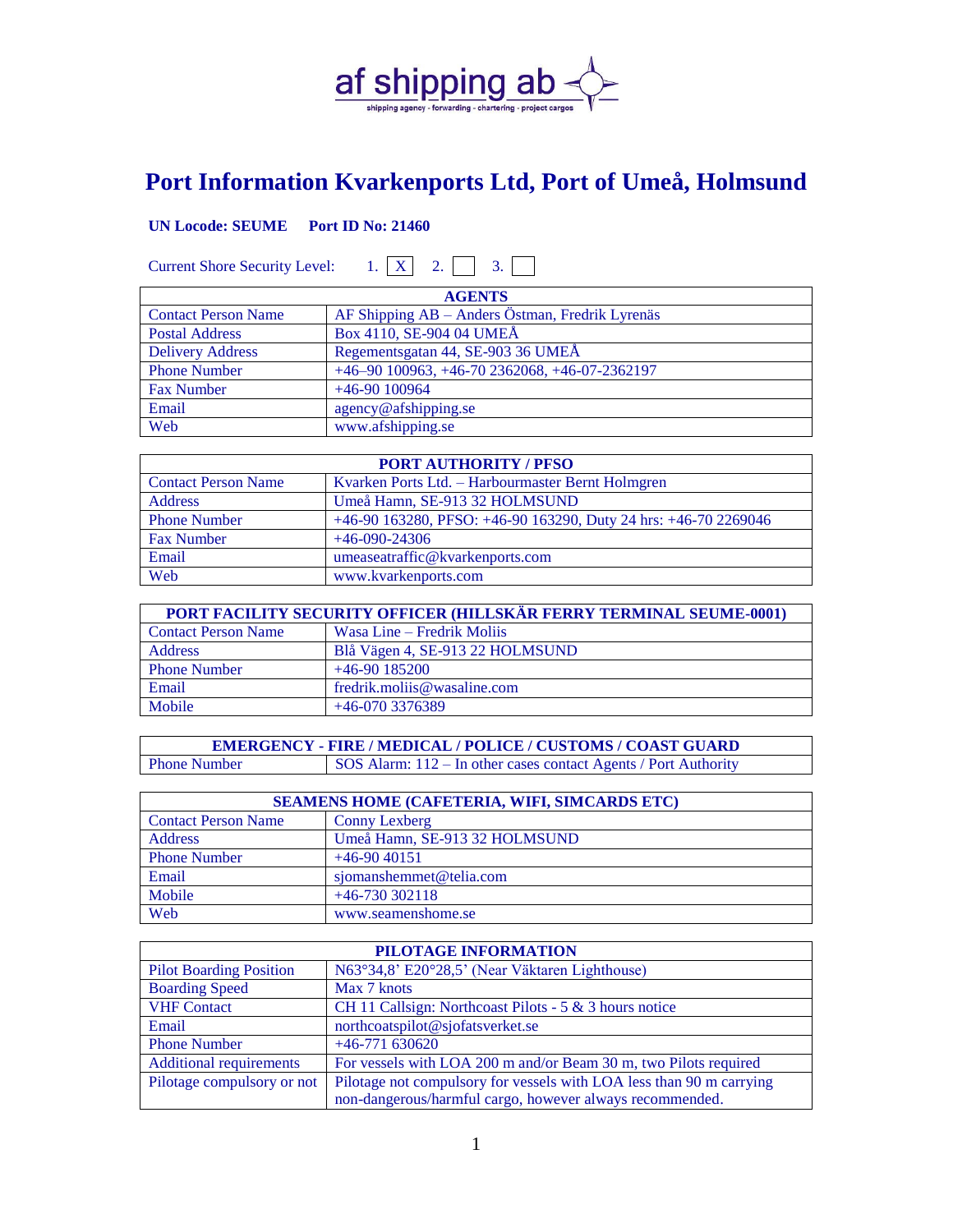

## **ANCHORAGE INFORMATION** Anchorage Area N63°36,5' E20°28,0' (Near Väktaren Lighthouse)

| <b>FAIRWAY RESTRICTIONS</b>                                     |                  |                  |                 |                  |
|-----------------------------------------------------------------|------------------|------------------|-----------------|------------------|
|                                                                 | <b>DRY CARGO</b> |                  | <b>TANKERS</b>  |                  |
| <b>Max Dims:</b>                                                | <b>Daylight</b>  | <b>Darkness</b>  | <b>Daylight</b> | <b>Darkness</b>  |
| Deadweight                                                      |                  | 25 000           | 55 000          | 21 000           |
| <b>LOA</b>                                                      | $215 \text{ m}$  |                  | $215 \text{ m}$ |                  |
| <b>Beam</b>                                                     | $33 \text{ m}$   |                  | 33 <sub>m</sub> |                  |
| Draft (at mwl)                                                  | 10,2 m           | $9.2 \text{ m}$  | 10,2 m          | 9.0 <sub>m</sub> |
| Approx time from Pilot boarding to berth (normal cond.):        |                  | 1.5 hours        |                 |                  |
| Wind limitation (normally for vessels $+20000$ dw) max          |                  | $10 \text{ m/s}$ |                 |                  |
| Visibility (normally for vessels $+20000 \, dw$ ) not less than |                  | 3 nautical miles |                 |                  |

| <b>BERTH INFORMATION / RESTRICTIONS (MAP ON LAST PAGE)</b> |                                              |  |
|------------------------------------------------------------|----------------------------------------------|--|
| Water density                                              | 1,002                                        |  |
|                                                            |                                              |  |
| <b>Berth Name</b>                                          | <b>Hillskär Ferry Terminal</b>               |  |
| Port Facility Code (GISIS)                                 | 0001                                         |  |
| Pos.                                                       | n/a                                          |  |
| Max draft (at mwl)                                         | 7.0 <sub>m</sub>                             |  |
|                                                            |                                              |  |
| <b>Berth Name</b>                                          | <b>Fodercentralen</b>                        |  |
| Port Facility Code (GISIS)                                 | 0002                                         |  |
| Pos.                                                       | n/a                                          |  |
| Max draft (at mwl)                                         | $5,5 \text{ m}$                              |  |
|                                                            |                                              |  |
| <b>Berth Name</b>                                          | <b>Northern Quay</b>                         |  |
| <b>Port Facility Code (GISIS)</b>                          | 0003                                         |  |
| Pos.                                                       | 1                                            |  |
| Max draft (at mwl)                                         | $5,0 \text{ m}$                              |  |
|                                                            |                                              |  |
| <b>Berth Name</b>                                          | <b>Northern Quay</b>                         |  |
| <b>Port Facility Code (GISIS)</b>                          | 0003                                         |  |
| Pos.                                                       | $2 - 6$                                      |  |
| Max draft (at mwl)                                         | $6.0$ m $(7.3$ m with Tug assistance)        |  |
|                                                            |                                              |  |
| <b>Berth Name</b>                                          | <b>Pier Quay</b>                             |  |
| Port Facility Code (GISIS)                                 | 0003                                         |  |
| Pos.                                                       | $7 - 8$                                      |  |
| Max draft (at mwl)                                         | $8,8 \text{ m}$                              |  |
|                                                            |                                              |  |
| <b>Berth Name</b>                                          | <b>Southern Quay</b>                         |  |
| Port Facility Code (GISIS)                                 | 0003                                         |  |
| Pos.                                                       | 9-10 (handy size vessels stb side alongside) |  |
| Max draft (at mwl)                                         | 10,0 m                                       |  |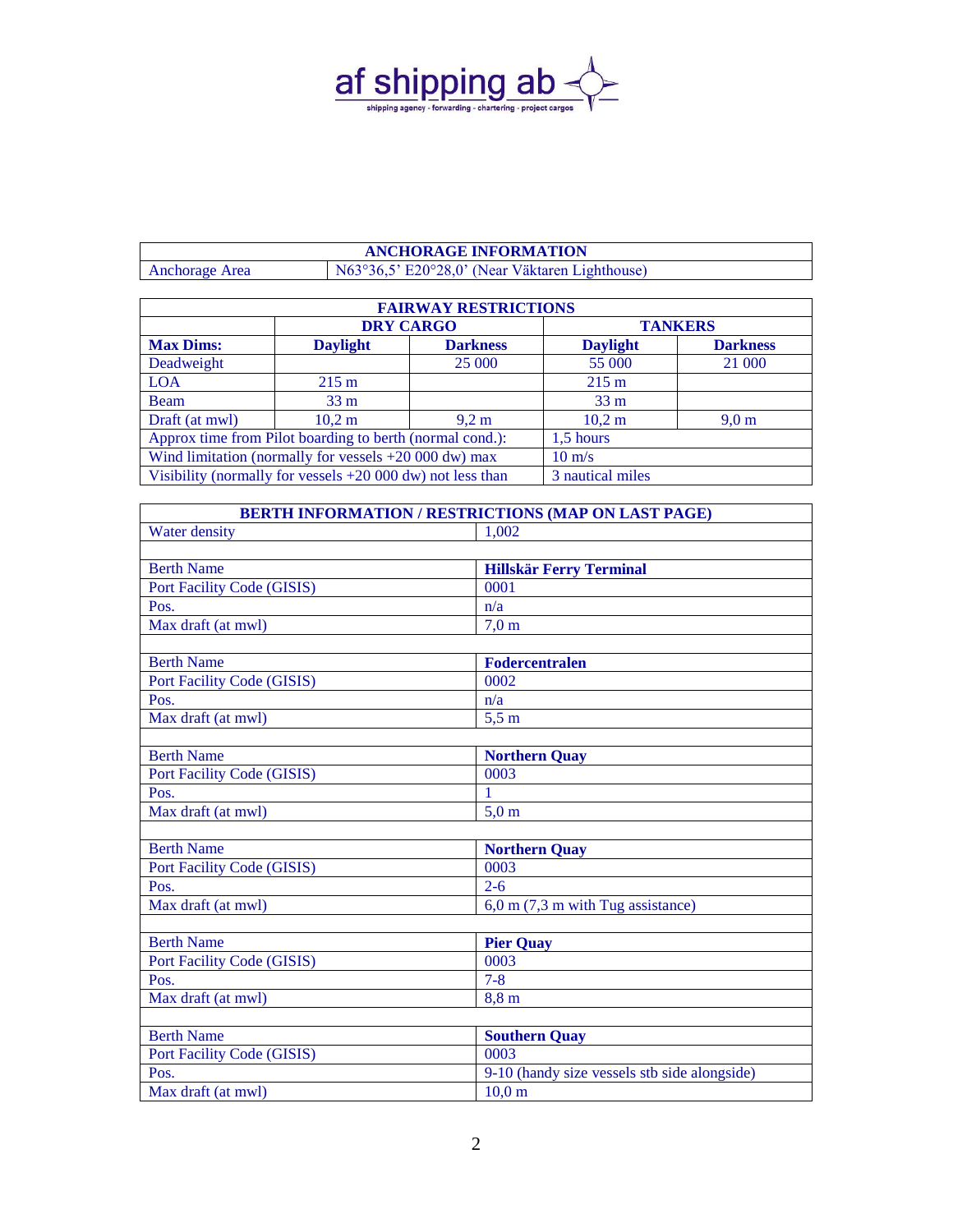

| <b>Berth Name</b>                 | Stormskär Oil Berth (Statoil / Nynäs terminals) |
|-----------------------------------|-------------------------------------------------|
| Port Facility Code (GISIS)        | 0004                                            |
| Pos.                              | n/a                                             |
| Max draft (at mwl)                | 10,2 m                                          |
|                                   |                                                 |
| <b>Berth Name</b>                 | <b>Gustavsudde</b>                              |
| <b>Port Facility Code (GISIS)</b> | 0005                                            |
| Pos.                              | n/a                                             |
| Max draft (at mwl)                | 10,2 m                                          |

| Tug in port         |                |
|---------------------|----------------|
| Tug Name            | Kronö          |
| <b>Phone Number</b> | +46 70 2278727 |

| <b>PRE-ARRIVAL INFORMATION (24 HRS PRIOR ARRIVAL PER MAIL TO AGENT)</b> |                                      |  |
|-------------------------------------------------------------------------|--------------------------------------|--|
| MSWSE-template in Excel format (.xlsx)                                  | Contact Agent if no template onboard |  |
| <b>Waste Declaration</b>                                                |                                      |  |
| Cargo Manifest (& T2L if cargo of EU origin)                            | If calling port for discharging      |  |
| Copy of International Tonnage Certificate                               |                                      |  |
| Copy of Ship Sanitary Certificate                                       |                                      |  |
| Arrival draft                                                           |                                      |  |
| Info if any intended change of Crew                                     |                                      |  |

| <b>OTHER USEFUL INFORMATION</b>                                             |  |  |
|-----------------------------------------------------------------------------|--|--|
|                                                                             |  |  |
| Free of charge if done during ord working hours and if water content is     |  |  |
|                                                                             |  |  |
|                                                                             |  |  |
|                                                                             |  |  |
|                                                                             |  |  |
| Unmanned during weekdays 9 pm to 6 am and weekends, contact Agent           |  |  |
|                                                                             |  |  |
| Crew should be able to identify themselves. During working hours crew       |  |  |
| strongly recommended to wear high-visibility vests or similar while in port |  |  |
|                                                                             |  |  |
|                                                                             |  |  |
|                                                                             |  |  |

|                                  | <b>FACILITIES IN HOLMSUND VILLAGE</b>           |
|----------------------------------|-------------------------------------------------|
| Supermarket                      | COOP, Trädgårdsgatan 11, HOLMSUND               |
| <b>Gasoline/Convenient Store</b> | CIRCLE X, Holmsundsvägen 111, HOLMSUND          |
| Gambling/Post Office             | HOLMSUND SPEL & CO, Centralgatan 16B, HOLMSUND  |
| <b>Bank</b>                      | HANDELSBANKEN, Himmelska Fridens Torg, HOLMSUND |
| Restaurant/Pub                   | KAJUTAN, Gamla Storgatan 47, HOLMSUND           |
| <b>Bed and Breakfast</b>         | BEDTIME, Frejavägen 6, HOLMSUND                 |